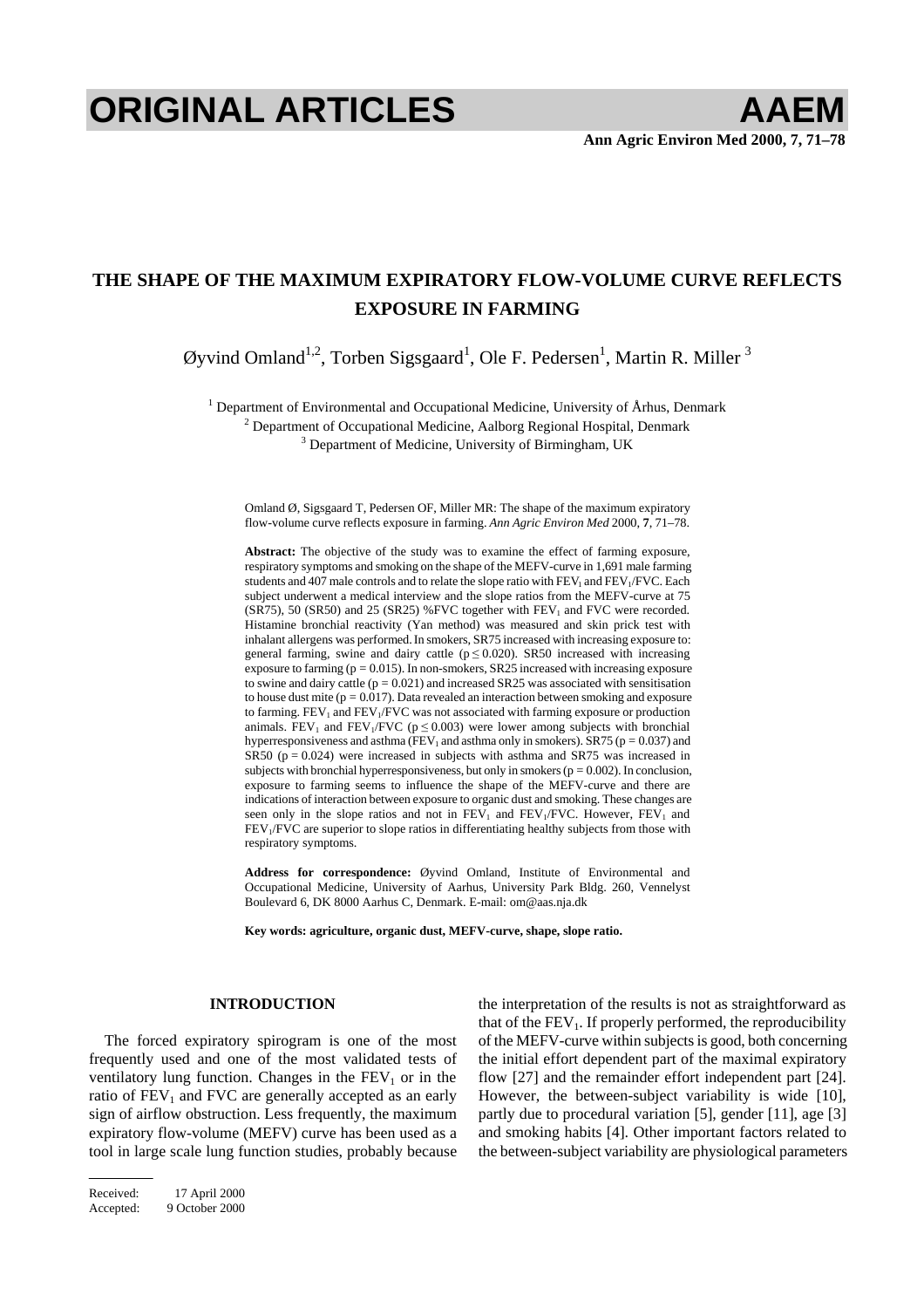such as the nature of flow limitation involving negative effort dependence [12], the non-linear behaviour of the flow-limiting process [17], the non-homogeneous emptying of the lungs [16] and the size of the peripheral airways and the lung elastic recoil [22].

The slope ratio (the slope of the tangent of the curve divided by the slope of the chord through the point and RV) is an index of curve shape. It is a dimensionless expression insensitive to flow magnitude but sensitive to concavities and convexities of the curve [5, 16]. Increase in concavity will be reflected in a larger slope ratio.

The shape of the MEFV-curve has been used in population based epidemiological studies [23] and in occupational settings as a measure of lung function [21, 25, 28]. In these studies the exposure to organic dust did show an effect on the MEFV-curve. In a recent study of young farmers entering the trade [20] we found no association between occupational farming exposure and lung function measured as  $FEV_1$ , FVC and  $FEV_1/FVC$ . We therefore wanted to examine the effect of farming exposure, respiratory symptoms and smoking on the shape of the MEFV-curve in the same group of young adults and to relate the shape of the MEFV-curve expressed as slope ratio with  $FEV<sub>1</sub>$  and  $FEV<sub>1</sub>/FVC.$ 

## **MATERIALS AND METHODS**

**Study subjects.** All the 2,478 students in their second term at farming schools in Denmark in the period February 1992–February 1994 were invited to participate. Of these, 2,004 (81%) accepted, but 40 (2%) failed to attend the initial examination. Only those subjects under 26 years of age were selected for further study so that a satisfactory match for rural controls could be made. The final population of farming students was 1,901 (77%) of whom 1,691 were men and 210 women. The age and gender distribution did not differ between the 474 who failed to attend and the participants. Among the nonattendants the most frequent reason for not participating was no interest for the study or no reason at all, while the second commonest reason was fear of blood sampling.

Control subjects were obtained by inviting 967 young army conscripts from three counties. Inclusion criteria were living in rural areas and no intention of a farming career. There were 592 (61%) who agreed to participate and a random sample of 407 were included. The study was approved by the Ethics Committee and all participants gave a written consent. The present study involved only males due to gender differences in MEFV-curves and a too low number of females for meaningful analysis for associations between changes in slope ratios and increasing exposure. Altogether, 2,098 males were enrolled in the study.

**Methods.** A modified BMRC questionnaire on respiratory symptoms [2] was used for the medical interview extended with questions on allergy, asthma, family history of allergy, smoking and occupational history. Every period of employment was registered with duration of work, type of job and type of farm involved. The data was transformed to normal years of work (45 weeks of work with 40 hours work weekly) for all employments. The diagnosis of asthma was based on a questionnaire [20]. The subjects were categorised as having asthma if they answered positively to at least one of the group A questions (Have you been told by a doctor that you have asthma?, Do you have asthma?, Have you ever had asthma?, Do you ever wheeze?) and two group B questions (Do you ever have chest tightness?, Do you wake in the morning with chest tightness?, Do you wake up in the night wheezing?, Do you cough when you wake up in the morning?, Do you wake in the morning with cough?, Do you wheeze on exposure to cold air?, Do you wheeze when you exercise?, Do you wheeze on exposure to pollen?, Do you wheeze on exposure to animals?, Do you use asthma drugs?).

Forced expiratory volume in one second  $(FEV_1)$  and forced vital capacity (FVC) were recorded in accordance with American Thoracic Society guidelines [1] using a dry wedge spirometer (Vitalograph Buckingham, UK). Predicted values for  $FEV<sub>1</sub>$  and FVC with residual standard deviation (RSD) were computed by means of multiple regression based on data on height (H) in metres and age (A) from healthy non-smokers in the study cohort. The computed equation with residual standard deviation were:

 $FEV_1 = 4.874*H - 0.00936*A - 4.0214 (RSD 0.50)$  $FVC = 6.187*H + 0.01990*A - 6.2004 (RSD 0.58)$ 

The standardized residuals (SR) were calculated from the

equation:

variable<sub>measured</sub> - variable<sub>predicted</sub>/RSD [20].

MEFV-curves were obtained by a trained team of two operators with the subjects in a sitting position and nostrils closed by a clip. The subjects blew into a 200 mm long plastic upstream assembly which accepts standard 28 mm internal diameter cardboard mouthpieces connected to a pneumotachograph (Vitalograph, Buckingham, UK) with a differential capacitance transducer (FC040, Furness Controls, Bexley, UK). The pneumotachograph assembly showed acceptable approximation to linearity when testing between measured flow and calibrated flow in the range from two to 14 l/s (residual standard deviation 0.108 l/s). The amplitude response increased considerably for rise time below 10 ms, whereas at 30 ms the error was about 10% overestimation. The temperature and humidity of the pneumotachograph was stabilized by use of a fan [18]. The subjects were instructed to hold their head in a neutral position. The manoeuvre was initiated by a partial inspiration followed by a forcible expiration for as long as possible and on command immediately followed by a maximum inspiration that without hesitation was followed by a forcible expiration for as long as possible. A time display of the whole manoeuvre was available to help both the operator and the subject obtain technically acceptable exhalations. The manoeuvre was considered finished when the flow signal ceased. The exhalations were repeated until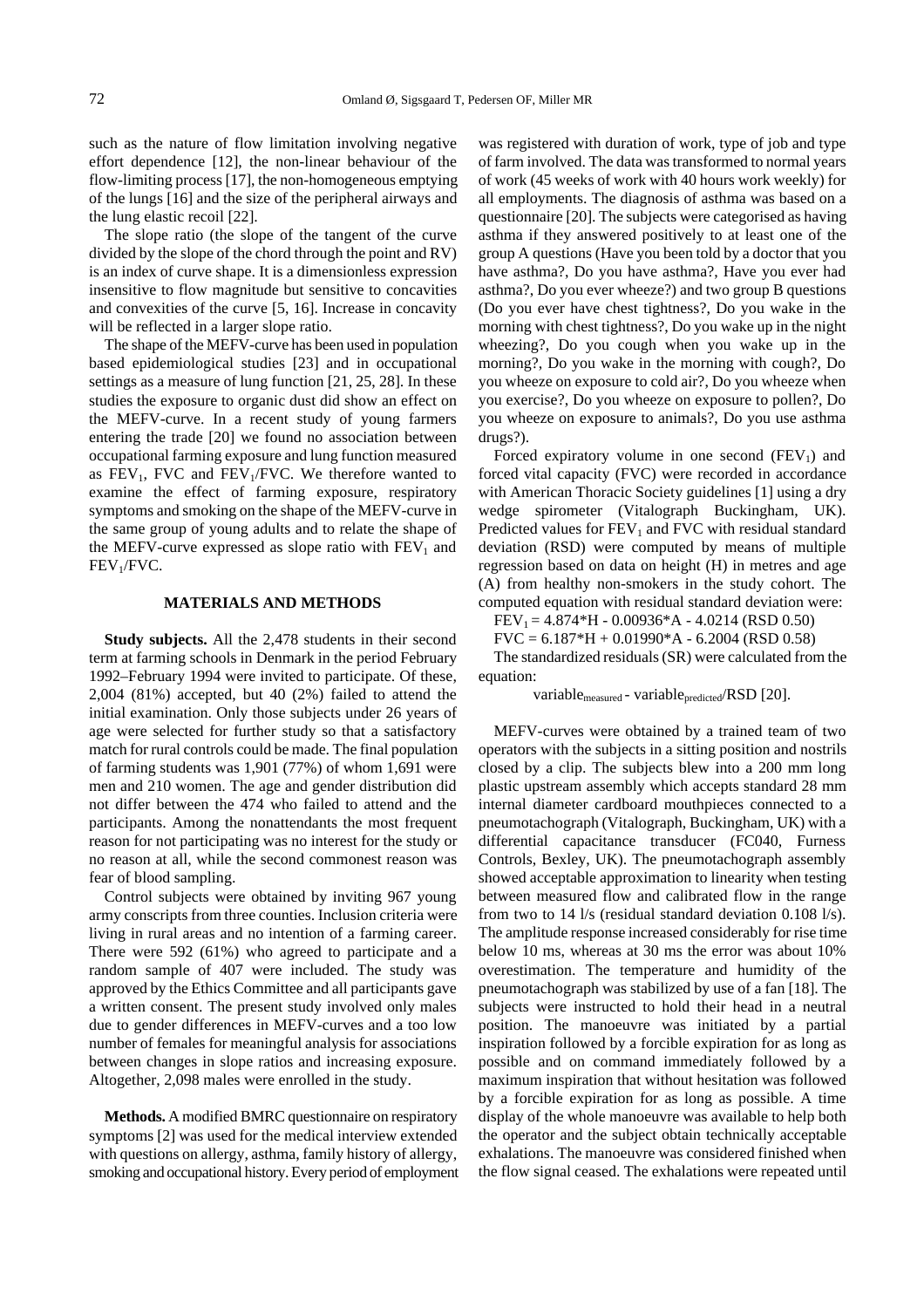acceptable with intervals of at least 30 seconds. Only slopes from the maximum MEFV-curves are reported in the present study. Maximal expiratory flow were measured at 87.5, 75, 62.5, 50, 37.5, 25 and 12.5 %FVC remaining to be expired. In the calculations below we assume that the slope of the tangents can be approximated by slope of the chords connecting the curves in the 25 %FVC interval spanning the actual points. In case of pronounced curvature there may be a slight difference between the "true slope ratio" and the estimated slope ratio. The cord will be the straight line connecting 0% FVC and that point on the curve where maximal expiratory flow was measured. On the other hand, the estimate is much less sensitive to noise-related oscillations on the curve than the true slope ratio. Using the approximation, the slope ratios (SR) were calculated by the following simple equation: A% FVC (yet to be expired):

 $SRA = k * (MEF<sub>A+12.5%</sub> - MEF<sub>A-12.5%</sub>)/MEF<sub>A</sub>$ and a SR > 1 indicates a flow-volume curve concave to the axis. The constant k will be 3, 2 and 1 when calculating SR75, SR50 and SR25 respectively. A detailed decription of the calculations is given in the Appendix and Figure 1.

Bronchial responsiveness was measured using the Yan method [30] with calibrated DeVilbiss No. 40 nebulizers (Pennsylvania, USA) delivering a cumulative dose of up to 1.44 mg histamine. Subjects whose  $FEV<sub>1</sub>$  fell by 20% or more of the largest  $FEV<sub>1</sub>$  recorded at baseline or after inhalation of 0.9% saline ( $PD_{20}$ ), were considered as having bronchial hyperresponsiveness (BHR).

A skin prick test (SPT) was performed to evaluate immediate allergic reaction to a panel of 10 common inhalant allergens (Soluprick ALK; ALK-Abello, Copenhagen, Denmark) extended with allergens from storage mites (*Tyrophagus putrescentiae, Acarus siro* and *Lepidoglypus destructor*), moulds (*Alternaria alternata* and *Cladosporium herbarum*), cow hair, pig bristle and horse dander.

**Analysis.** Analysis was applied to the data for all subjects, both farming students and controls stratified for smoking to avoid a low a number of subjects in the strata for analysis. The few ex-smokers were included in the nonsmoking group. For analysis of variance ANOVA test was performed. Multivariate analysis was undertaken with linear regression for continuous variables. The model contained independent explanatory variables to control for confounding factors. A probability of 5% or less was taken as significant, unless otherwise stated.

#### **RESULTS**

**Demographic characteristics.** The farming students were slightly but significantly taller and younger than their control counterparts (181.9 cm (6.9) vs. 180.6 cm (7.0), and 18.3 yr. (1.3) vs. 18.5 yr. (0.9)). As expected, the farming students had significantly more previous experience in general farming, working with swine and cattle (3.9 yr. (2.6), 2.4 yr. (2.7), and 2.1 yr. (2.9), respectively) compared to the controls (0.8 yr. (1.8), 0.4 yr. (1.2), and 0.3 yr. (1.3), respectively). Smoking habits were generally the same, although there were significantly more ex-smokers among the farming students, 33 subjects (2%) than in the control group of one subject (0.2%) [20].

**Slope ratios, FEV<sub>1</sub> (standardised residual) and FEV<sub>1</sub>/ FVC and farming exposure.** The mean and SD for the slope ratios and  $FEV_1$  (standardised residual) and  $FEV_1/$ FVC are presented in Table 1, stratified for smoking and years of farming exposure. In smokers  $S R 75$  ( $p = 0.013$ ) and SR50 ( $p = 0.015$ ) increased significantly with increasing exposure time for farming while no similar significant trend was observed for any of the other indices. In non-smokers there was no significant change in any of the indices. In Table 2 the mean and SD for the slope ratios and  $FEV<sub>1</sub>$ (standardised residual) and  $FEV<sub>1</sub>/FVC$  are shown stratified for smoking and years of work in swine confinement buildings. SR75 ( $p = 0.020$ ) was the only index that significantly changed with increasing exposure and only in smokers.

With increasing exposure in dairy barns there was a nonsignificant increase in SR75, SR50 and SR25 for smokers, while in non-smokers no changes were observed in the slope ratios. In smokers SR75 ( $p = 0.019$ ) and in nonsmokers  $SR25$  ( $p = 0.021$ ) increased significantly with increasing exposure in both swine confinement buildings and dairy barns. With increasing exposure to production animals other than pigs and cattle (horses, hens and ducks) there was a non-significant increase in SR75 in non-smokers while no change in the slope ratios was observed among the smokers. No significant reduction in  $FEV<sub>1</sub>$  (standardised residual) or  $FEV<sub>1</sub>/FVC$  with increasing exposure was observed when analysing for years of exposure in dairy barns, years of exposure in both swine confinement buildings and dairy barns, or years of exposure to production animals other than pigs and cattle, neither in smokers nor in nonsmokers. No interaction (ANOVA) was found between any of the exposure variables and smoking for SR75, while there was significant interaction between years of farming and smoking for SR50 ( $p = 0.008$ ) and between exposure to other production animals and smoking for SR25 ( $p = 0.023$ ). To be raised on a farm was associated with an increased  $SRS0 (p = 0.039)$  compared to subjects raised outside a farm in smokers. No other indices were affected by the place of upbringing. In smoking farming students  $S R75$  ( $p = 0.001$ ) and SR50 ( $p = 0.015$ ) were significantly increased and  $FEV<sub>1</sub>/FVC$  ( $p = 0.008$ ) was significantly reduced compared to smoking controls.  $FEV<sub>1</sub>$  (standardised residual) was significantly  $(p < 0.0001)$  reduced in farming students compared to controls irrespectively of smoking habits.

Slope ratios,  $FEV_1$  (standardised residual) and  $FEV_1/$ **FVC and skin prick test.** In non-smokers sensitisation to house dust mite (HDM) was associated with increased SR25  $(p = 0.017)$  and sensitisation to storage mites (STM) was associated with reduced  $FEV<sub>1</sub>/FVC$  ( $p = 0.001$ ). In smokers, positive reaction to any of the skin prick tests (SPT) was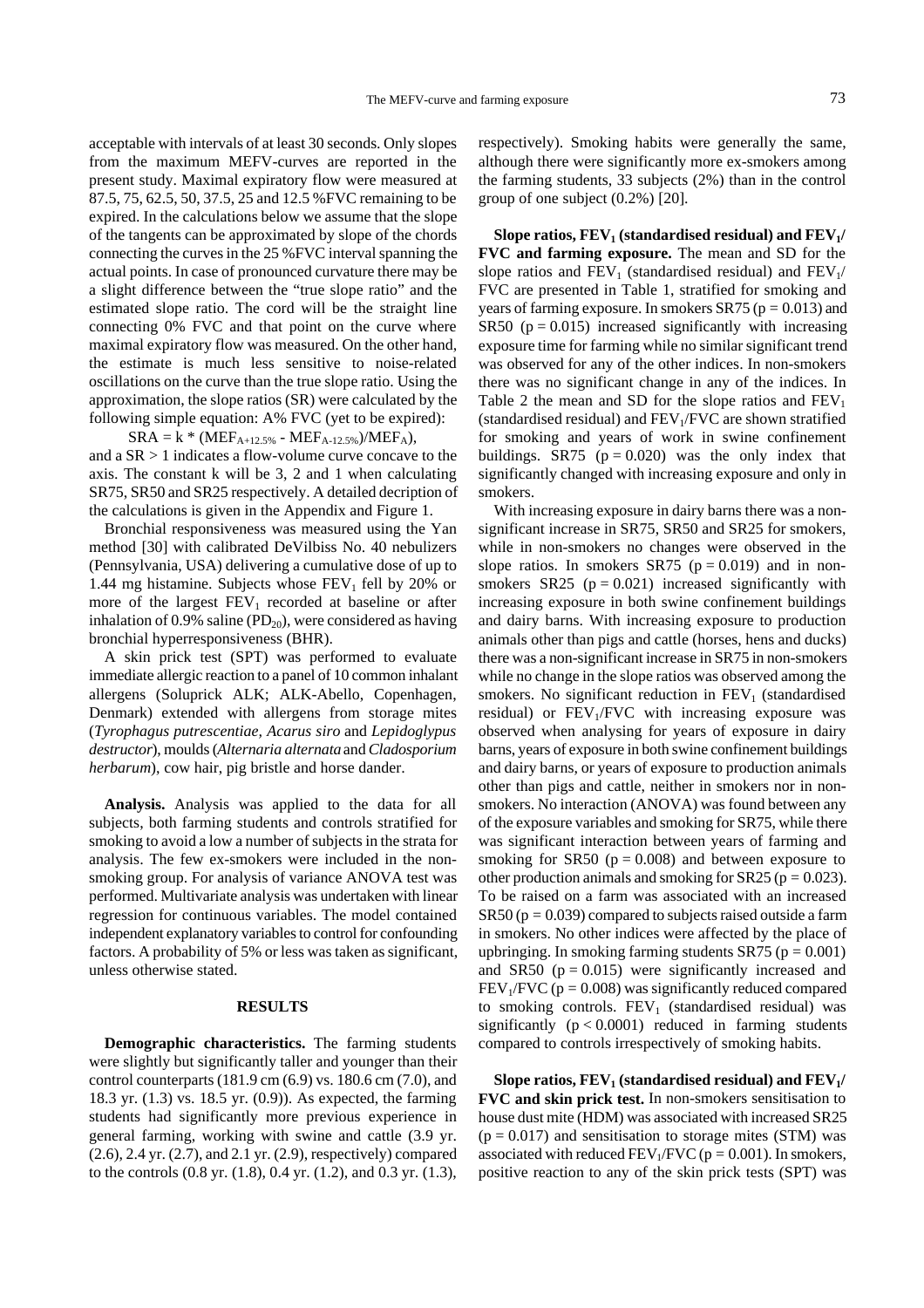# 74 Omland Ø, Sigsgaard T, Pedersen OF, Miller MR

**Table 1.** SR75, SR50, SR25, FEV<sub>1</sub> (standardised residual) and FEV<sub>1</sub>/FVC *vs* years of exposure in farming. Mean (SD).

|                       | <b>Smokers</b> |               |               |              | Non-smokers   |               |  |
|-----------------------|----------------|---------------|---------------|--------------|---------------|---------------|--|
| Years of exposure     | $\mathbf{0}$   | 0.1 < 5       | $5 - 10$      | $\mathbf{0}$ | 0.1 < 5       | $5 - 10$      |  |
| <b>SR75</b>           | 0.59(0.65)     | 0.73(0.65)    | 0.84(0.55)    | 0.71(0.79)   | 0.76(0.59)    | 0.81(0.62)    |  |
| <b>SR50</b>           | 0.86(0.32)     | 0.93(0.33)    | 0.99(0.32)    | 0.95(0.33)   | 0.88(0.32)    | 0.91(0.36)    |  |
| SR25                  | 0.94(0.27)     | 0.94(0.25)    | 0.96(0.24)    | 0.93(0.26)   | 0.91(0.26)    | 0.95(0.25)    |  |
| FEV <sub>1</sub>      | 0.17(0.96)     | $-0.08(0.96)$ | $-0.01(1.06)$ | 0.12(1.02)   | $-0.04(0.98)$ | $-0.02(1.02)$ |  |
| FEV <sub>1</sub> /FVC | 85.6(6.3)      | 84.4 (6.8)    | 83.6 (6.7)    | 86.4(6.5)    | 86.1(6.4)     | 86.0(6.5)     |  |
| N                     | 88             | 456           | 128           | 161          | 851           | 414           |  |

Smokers: SR75,  $p = 0.013$  (ANOVA); SR50,  $p = 0.015$  (ANOVA).

**Table 2.** SR75, SR50, SR25, FEV<sub>1</sub> (standardised residual) and FEV<sub>1</sub>/FVC *vs* years in swine confinement bulidings. Mean (SD).

|                       | <b>Smokers</b> |               |               | Non-smokers   |               |               |
|-----------------------|----------------|---------------|---------------|---------------|---------------|---------------|
| Years of exposure     | $\Omega$       | 0.1 < 5       | $5 - 10$      | $\mathbf{0}$  | 0.1 < 5       | $5 - 10$      |
| <b>SR75</b>           | 0.71(0.64)     | 0.77(0.60)    | 1.11(0.49)    | 0.77(0.63)    | 0.71(0.57)    | 0.90(0.66)    |
| <b>SR50</b>           | 0.92(0.34)     | 0.96(0.28)    | 1.02(0.21)    | 0.90(0.34)    | 0.92(0.30)    | 0.92(0.36)    |
| SR25                  | 0.94(0.26)     | 0.97(0.22)    | 0.95(0.26)    | 0.93(0.26)    | 0.93(0.24)    | 0.92(0.24)    |
| FEV <sub>1</sub>      | $-0.02(1.01)$  | $-0.04(0.87)$ | $-0.37(0.77)$ | $-0.01(1.00)$ | $-0.02(0.96)$ | $-0.04(1.14)$ |
| FEV <sub>1</sub> /FVC | 84.5(6.7)      | 84.1 (7.2)    | 84.6(5.5)     | 86.1(6.6)     | 86.2(6.0)     | 86.5(5.7)     |
| N                     | 545            | 109           | 19            | 1185          | 184           | 56            |

Smokers: SR75,  $p = 0.020$  (ANOVA).

associated with a significantly reduced  $FEV<sub>1</sub>/FVC$  $(p = 0.007)$ . No other indices were associated with positive reaction to HDM, STM or SPT neither in smokers nor in non-smokers.

**Slope ratios,**  $FEV_1$  **(standardised residual) and**  $FEV_1/$ **FVC and respiratory symptoms.** In Table 3, the mean and SD for the slope ratios and  $FEV<sub>1</sub>$  (standardised residual) and  $FEV<sub>1</sub>/FVC$  ratio are listed stratified for smoking and asthma. In smokers, SR75 ( $p = 0.037$ ) and SR50 ( $p = 0.024$ ) were significantly larger and  $FEV<sub>1</sub>$  (standardised residual)  $(p < 0.0001)$  and FEV<sub>1</sub>/FVC ( $p = 0.0001$ ) were significantly reduced among subjects with asthma compared to subjects with no symptoms of asthma. In non-smokers  $FEV<sub>1</sub>/FVC$  $(p = 0.003)$  was significantly reduced among subjects with asthma while no increase in the slope ratio was observed among the non-smoking subjects with asthma. The mean and SD for the slope ratios and  $FEV<sub>1</sub>$  (standardised residual) and  $FEV<sub>1</sub>/FVC$  stratified for smoking and BHR are illustrated in Table 4. In smokers, SR75 ( $p = 0.002$ ) was significantly increased among subjects with BHR compared to subjects without bronchial hyperresponsiveness. Both for smokers and non-smokers  $FEV<sub>1</sub>$  (standardised residual)  $(p < 0.0001)$  and FEV<sub>1</sub>/FVC  $(p < 0.0001)$  were significantly reduced in subjects with BHR compared to subjects without bronchial hyperresponsiveness.

**Multiple linear regression for all subjects.** The initial model contained variables of occupational exposure, including years of farming experience in all, years of tending swine, cattle, both swine and cattle, other animals, and years of field work. Also included in the model were whether the subject had been raised on a farm, was a farming student or control, family history of allergy and asthma, asthma, BHR, number of positive SPT, positive SPT to house dust mite and positive SPT to storage mites. Tables 5 (smokers) and 6 (non-smokers) present those variables that contributed significantly to the model. In smokers the shape of the initial part of the MEFV-curve (SR75) was related to exposure to animals in the farming production ( $p \le 0.041$ ) and BHR ( $p = 0.003$ ), whilst the shape of the mid part of the curve (SR50) was related to years of farming exposure  $(p = 0.003)$  and asthma  $(p = 0.013)$ . No factors significantly influenced the tail of the MEFV-curve (SR25). In non-smokers, only occupational exposure to animals ( $p = 0.019$ ) had any significant influence on the shape of the initial part of the MEFV curve whilst no variable was associated to the mid part. Sensitisation to house dust mite ( $p = 0.010$ ) appeared to influence the shape of the last part of the MEFV-curve as did working with both pigs and cattle ( $p = 0.010$ ).

Being a farming student ( $p \le 0.0004$ ), BHR ( $p \le 0.001$ ) with asthma ( $p = 0.004$ ) (only in smokers) were associated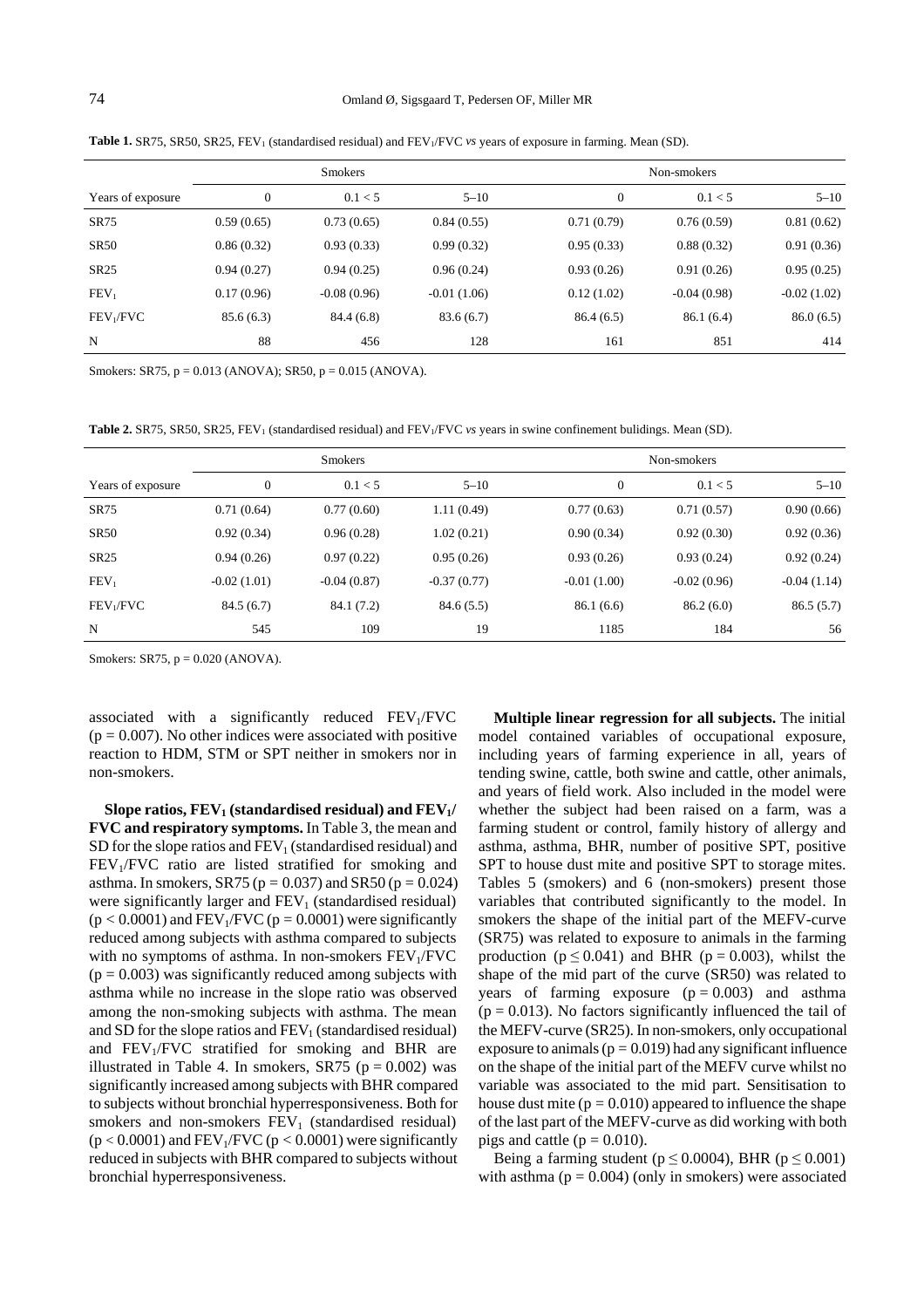#### The MEFV-curve and farming exposure 75

|                       |            | <b>Smokers</b> | Non-smokers |               |  |
|-----------------------|------------|----------------|-------------|---------------|--|
|                       | No asthma  | Asthma         | No asthma   | Asthma        |  |
| SR75                  | 0.71(0.64) | 0.87(0.60)     | 0.77(0.62)  | 0.77(0.64)    |  |
| <b>SR50</b>           | 0.92(0.33) | 1.01(0.27)     | 0.90(0.33)  | 0.92(0.37)    |  |
| SR25                  | 0.94(0.25) | 0.92(0.24)     | 0.93(0.25)  | 0.87(0.29)    |  |
| FEV <sub>1</sub>      | 0.02(0.94) | $-0.39(1.02)$  | 0.00(1.00)  | $-0.17(0.99)$ |  |
| FEV <sub>1</sub> /FVC | 84.9(6.5)  | 81.2(7.6)      | 86.2(6.4)   | 84.4 (6.6)    |  |
| $\mathbf N$           | 587        | 86             | 1329        | 96            |  |

**Table 3.** SR75, SR50, SR25, FEV<sub>1</sub> (standardised residual) and FEV<sub>1</sub>/FVC *vs* asthma. Mean (SD).

Smokers: SR75, p=0.037 (ANOVA); SR50, p=0.024 (ANOVA); FEV<sub>1</sub>, p<0.0001 (ANOVA); FEV<sub>1</sub>/FVC, p<0.0001 (ANOVA). Non-smokers: FEV<sub>1</sub>/FVC, p=0.003 (ANOVA).

|  |  | <b>Table 4.</b> SR75, SR50, SR25, FEV <sub>1</sub> (standardised residual) and FEV <sub>1</sub> /FVC vs BHR. Mean (SD). |  |
|--|--|-------------------------------------------------------------------------------------------------------------------------|--|
|--|--|-------------------------------------------------------------------------------------------------------------------------|--|

|                       |            | <b>Smokers</b> |            | Non-smokers   |  |  |
|-----------------------|------------|----------------|------------|---------------|--|--|
|                       | No BHR     | <b>BHR</b>     | No BHR     | <b>BHR</b>    |  |  |
| SR75                  | 0.71(0.62) | 0.94(0.71)     | 0.76(0.62) | 0.84(0.57)    |  |  |
| <b>SR50</b>           | 0.93(0.33) | 0.96(0.34)     | 0.90(0.33) | 0.94(0.36)    |  |  |
| <b>SR25</b>           | 0.94(0.26) | 0.95(0.22)     | 0.93(0.25) | 0.93(0.27)    |  |  |
| FEV <sub>1</sub>      | 0.04(0.94) | $-0.46(1.06)$  | 0.03(0.99) | $-0.33(1.03)$ |  |  |
| FEV <sub>1</sub> /FVC | 85.5(6.2)  | 79.9 (8.4)     | 86.3(6.4)  | 84.0(7.1)     |  |  |
| N                     | 593        | 74             | 1298       | 125           |  |  |

Smokers: SR75, p=0.002 (ANOVA);  $FEV_1$ , p<0.0001 (ANOVA);  $FEV_1/FVC$ , p<0.0001 (ANOVA).

Non-smokers: FEV<sub>1</sub>, p<0.0001 (ANOVA); FEV<sub>1</sub>/FVC, p<0.0001 (ANOVA).

to the FEV<sub>1</sub> (standardised residual). Asthma ( $p \le 0.018$ ) and BHR ( $p \le 0.0003$ ) were the factors significantly associated with reduced  $FEV<sub>1</sub>/FVC$  both in smokers and non-smokers.

# **DISCUSSION**

We have found that changes in the shape of the MEFVcurve are related to farming exposure, asthma-like symptoms, BHR and sensitisation to house dust mite. We have also found evidence of an interaction between occupational exposure to production animals and smoking habits which influences the shape of the MEFV-curve. Changes in peripheral part of the lungs seem to be reflected by changes in slope ratio at all lung volumes. In our opinion, this indicates that our findings reflect early changes in the peripheral airways even before changes in  $FEV<sub>1</sub>$  and  $FVC$  can be detected. Changes in slope ratio might, therefore, be an early indicator of discreet changes in the lungs in subjects exposed to organic dust with inflammatory potential.

Tielemans *et al.* [28] studied the effect of organic dust on the configuration of the MEFV-curve and found that increase in the mean organic dust exposure was associated with decreased flow at high lung volumes, whereas an increasing number of years of dust exposure was associated with decreased flow at all lung volumes. In the present study the exposure to farming and production animals was

associated with changes on the shape of whole the MEFVcurve (increased SR75, SR50 and SR25). We have no data on mean organic dust exposure so that a comparison with the Dutch data [28] is not possible, but our data indicate changes of flow at both high and low lung volumes without a parallel change in  $FEV<sub>1</sub>$  (standardised residual) or  $FEV<sub>1</sub>/FVC$ . The configuration of the MEFV-curve has also been used to measure lung function in cotton textile workers [25] and in grain handlers [21]. Although in neither of the studies was there a significant difference in the shape of the MEFV-curve between exposed and controls, both papers suggest that the curve shape might be an indicator of the effect of dust exposure. Recent studies of workers in swine or dairy production have shown an impact of smoking on  $FEV<sub>1</sub>$  [7, 13],  $FEV<sub>1</sub>/VC$  and  $FEV<sub>25-75</sub>$  [29], and VC [6]. However, Mauny *et al.* [15] found no significant effect of smoking in their multiple linear regression analysis of annual decline in lung function among dairy farmers. Tielemans *et al.* [28] found an interaction between smoking and organic dust which have an impact on indices of the shape of the MEFV-curve, results similar to the results of the present study.

We found that SR25 in non-smokers was significantly associated with a positive SPT to house dust mite. To our knowledge, no studies have been published where the shape of the MEFV-curve has been analysed in association with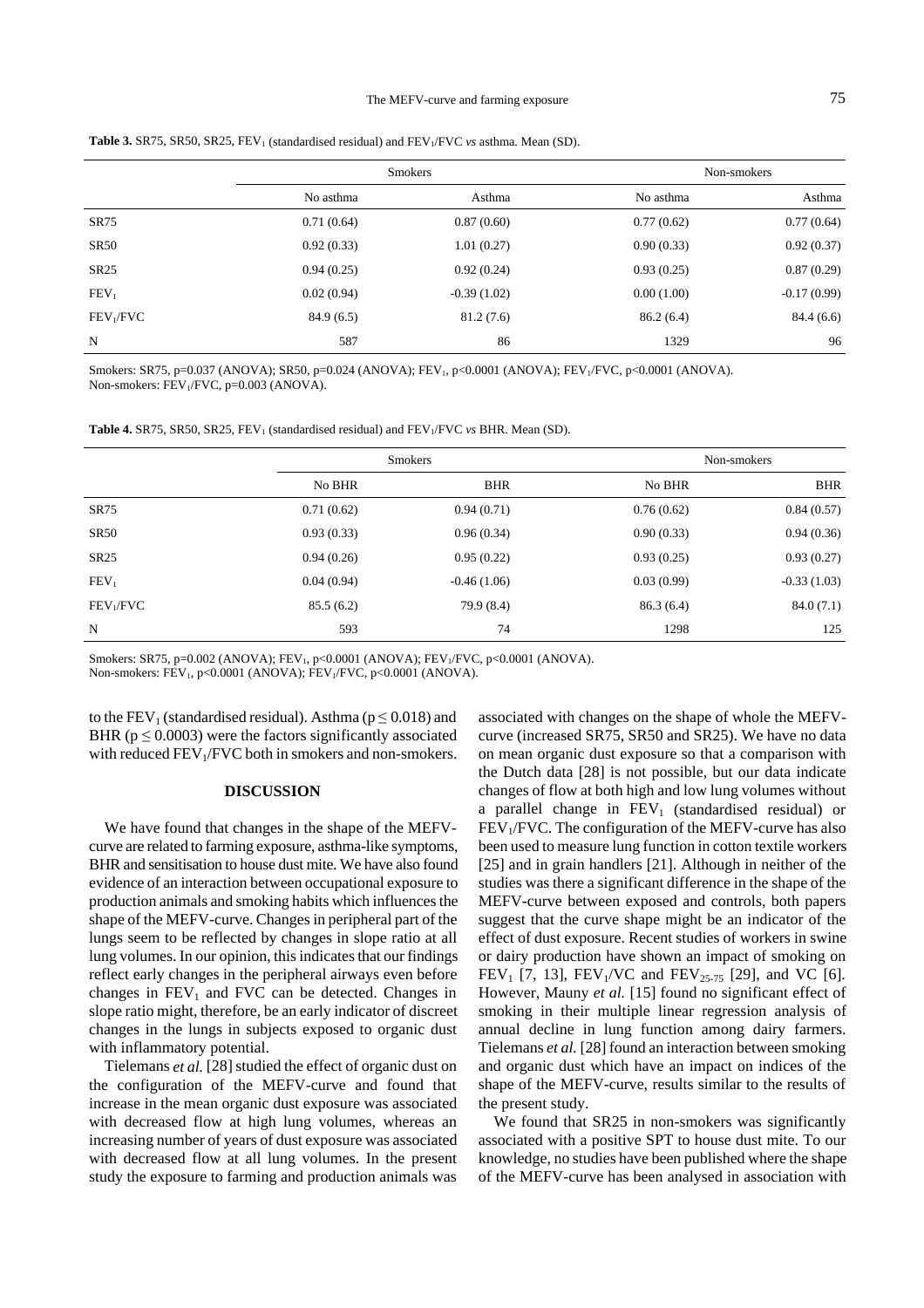|                              | <b>SR75</b> | <b>SR50</b>              | <b>SR25</b>              | FEV <sub>1</sub>         | FEV <sub>1</sub> /FVC    |
|------------------------------|-------------|--------------------------|--------------------------|--------------------------|--------------------------|
| Asthma                       |             | 0.10(0.04)               |                          | 0.12(0.13)               | 0.14(0.81)               |
| <b>BHR</b>                   | 0.12(0.08)  |                          | ۰                        | 0.14(0.13)               | 0.22(0.82)               |
| Farming student              |             |                          |                          | 0.16(0.10)               | $\overline{\phantom{a}}$ |
| Farming                      | ٠           | 0.12(0.02)               | ۰                        | ۰                        | ۰.                       |
| Working with pigs            | 0.14(0.06)  | $\overline{\phantom{a}}$ | $\overline{\phantom{a}}$ |                          | -                        |
| Working with cattle          | 0.10(0.05)  | $\overline{\phantom{a}}$ | $\overline{\phantom{a}}$ | $\overline{\phantom{a}}$ | ۰                        |
| Working with pigs and cattle | 0.10(0.05)  | -                        | ۰                        | ۰                        | ۰                        |

**Table 5.** Factors significantly associated with increased slope ratio and reduced FEV<sub>1</sub> (standardised residual) and FEV<sub>1</sub>/FVC (dependent variables) for smokers in the cohort. Multiple linear regression analysis. Regression coefficients with their standard error (SE). All factors in the final model are shown.

SR75:  $R^2 = 0.180$ , p (BHR) = 0.003, p (pigs) = 0.003, p (cattle) = 0.041, p (pigs & cattle) = 0.028.

SR50:  $R^2 = 0.150$ , p (asthma) = 0.013, p (farming) = 0.003.

FEV<sub>1</sub>:  $R^2 = 0.307$ , p (asthma) = 0.004, p (BHR) = 0.001, p (farming student) = 0.0004.

FEV<sub>1</sub>/FVC:  $R^2 = 0.286$ , p (asthma) = 0.0004, p (BHR) < 0.0001.

Table 6. Factors significantly associated with increased slope ratio and reduced FEV<sub>1</sub> (standardised residual) and FEV<sub>1</sub>/FVC (dependent variables) for nonsmokers in the cohort. Multiple linear regression analysis. Regression coefficients with their standard error (SE). All factors in the final model are shown.

|                              | <b>SR75</b> | <b>SR50</b> | <b>SR25</b> | FEV <sub>1</sub> | FEV <sub>1</sub> /FVC    |
|------------------------------|-------------|-------------|-------------|------------------|--------------------------|
| Asthma                       | ۰           | ۰           |             | ۰                | 0.06(0.73)               |
| <b>BHR</b>                   | ۰           | ۰           |             | 0.11(0.10)       | 0.10(0.64)               |
| Farming student              | ۰           | ۰           | ۰           | 0.11(0.07)       | $\overline{\phantom{a}}$ |
| Pos. SPT to house dust mite  | ۰           | ٠           | 0.07(0.01)  | ٠                |                          |
| Working with pigs and cattle |             |             | 0.08(0.01)  |                  | $\overline{\phantom{a}}$ |
| Working with other animals   | 0.07(0.05)  |             |             | ۰                | ۰                        |

SR75:  $R^2 = 0.065$ , p (other animals) = 0.019.

SR25:  $R^2 = 0.104$ , p (HDM) = 0.010, p (pigs & cattle) = 0.010.

FEV<sub>1</sub>:  $R^2 = 0.161$ , p (BHR) < 0.0001, p (farming student) < 0.0001.

FEV<sub>1</sub>/FVC:  $R^2 = 0.127$ , p (asthma) = 0.018, p (BHR) = 0.0003.

atopy or sensitisation, but a dose-response relationship between specific IgE antibody to house dust mite and impaired standardised  $FEV<sub>1</sub>$  has been found [19]. In the present population we have shown [26] that the size of the house dust mite wheal and the number of positive skin prick reactions were significantly associated with bronchial hyperresponsiveness. These findings might support the present association between sensitisation to house dust mite and the shape of the MEFV-curve. As in the previous analysis in the cohort [20] being a farming student was significantly associated with reduced  $FEV<sub>1</sub>$  (standardised residual) in contrast to  $FEV<sub>1</sub>/FVC$  and the slope ratios. For the latter two indices there was an association in the univariate analysis but not in the multivariate, and for smokers only. The heterogeneity of the associations between the indices and the variable might be a reflection of a greater between-subject variability in the slope ratios than in traditional lung function parameters [10] and of the fact that minor changes in  $FEV_1$  precede changes in  $FEV_1/FVC$ .

 $FEV<sub>1</sub>$  (standardised residual) and  $FEV<sub>1</sub>/FVC$  were better than slope ratios for differenting between subjects with asthma and BHR *vs* subjects with no respiratory symptoms, and for  $FEV<sub>1</sub>/FVC$  this was independent of smoking habits. This might be due to greater between-subject variability in the slope ratios than in traditional lung function parameters [10]. Another explanation for our results could be that the irritant effect of smoking on the lungs is necessary to induce changes in the airways, mirrored by changes in the shape of the MEFV-curve. SR75 and SR50 were significantly larger in subjects with asthma and BHR compared to subjects with no respiratory symptoms, but only in smokers. Likewise, data from the regression analysis indicate an interaction between respiratory symptoms and smoking that influences the shape of the MEFV-curve. Only in smokers are asthma and BHR significantly related to the initial (SR75) and mid (SR50) part of the MEFV-curve. The present findings are in accordance with the data from the Dutch population based on a study of 4,397 subjects [23]. When analysing for associations between respiratory symptoms and the shape of the MEFV-curve, it was found that the types of MEFVcurves related to symptoms of bronchitis and asthma were more prevalent among smokers than non-smokers in males.

The associations presented might be false positive associations, explained by multiple comparisons, although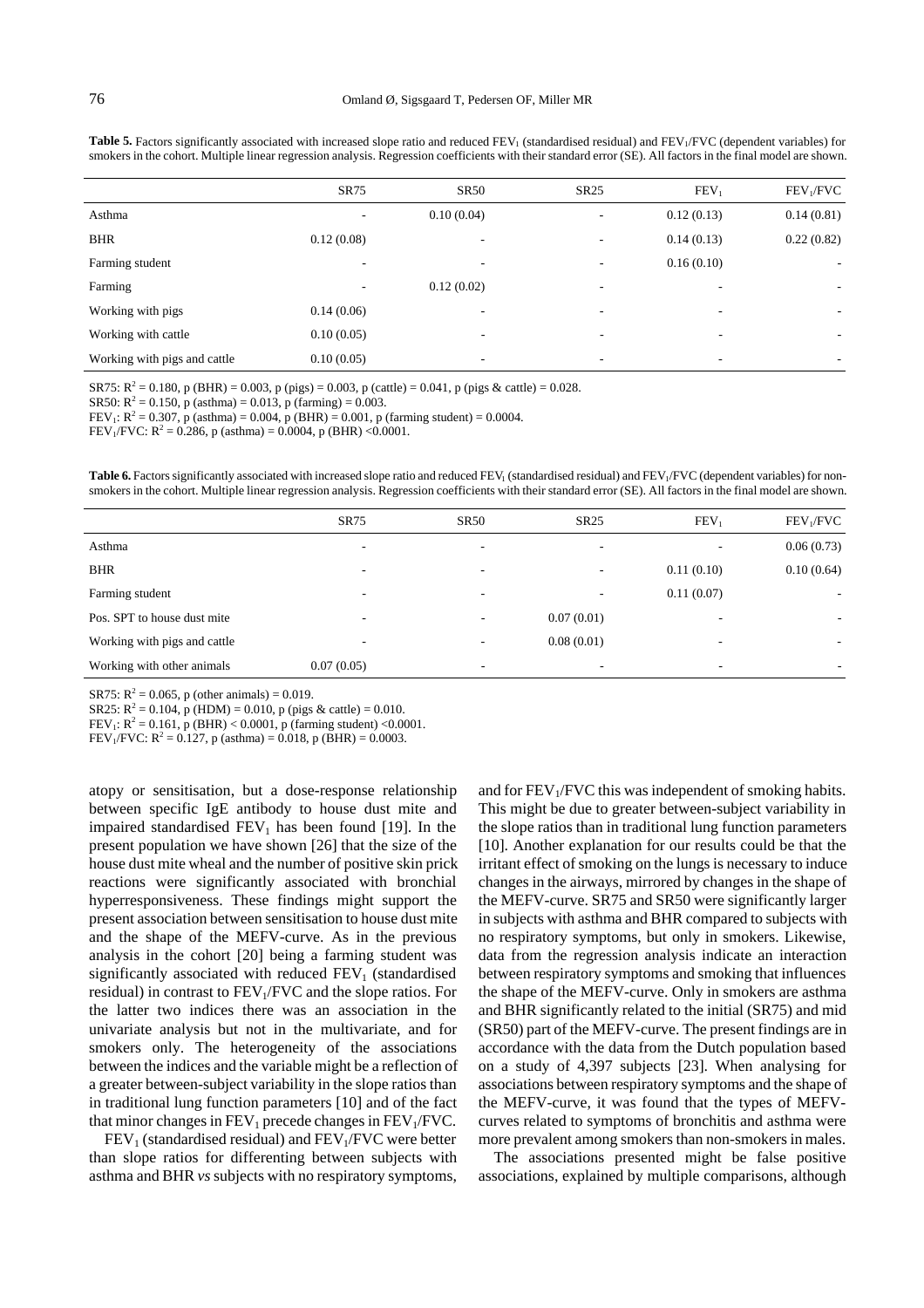in our opinion the risk for such a misinterpretation is not greater in this study than in other studies using a crosssectional design. The strength of the majority of the associations presented exceeds substantially the 0.05 level of significance, and the trend in data that the slope ratios reflect exposure as opposed to conventional lung function parameters can hardly be explained as a result of multiple comparisons. The pathophysiology behind these exposure induced changes in the shape of the MEFV-curve can be related to local effects in the airways, different for the various exposure types. Model and animal studies [17, 22] and clinical observations [9] indicate that uneven distribution of ventilation caused by inhomogeneity of the lungs and airways, increased resistance in the peripheral airways, decreased elastic recoil of the lungs, and increased compliance of the airways are mechanisms to be reflected in increased slope ratios. All these changes lead to a more peripheral location of the flow determining sites (i.e. the choke points). Initially, these changes lead to curvilinearity in the tail of the flow-volume curve, but with increasing effect the concavity which will be evident at increasingly higher lung volumes. An inflammatory effect in the peripheral airways is therefore likely to manifest itself first in the curvilinearity at low lung volumes, as seen in nonsmokers in Table 6, where positive SPT to house dust mite and working with pigs and cattle influence SR25 even without influencing  $FEV<sub>1</sub>$  (standardised residual) and  $FEV<sub>1</sub>/FVC$ . Should these findings be confirmed, they indicate that sensitisation to house dust mite and exposure to production animals may cause inflammation in the peripheral airways influencing the MEFV-curve shape even before changes in conventional lung function parameters become manifest. The association between asthma, BHR, and increased slope ratio could be explained if asthma independently leads to both. But upstream motion of the flow determining segments in asthma could be a common denominator for the following reason: the peripheral airways are more compliant than the central airways [14], and the relative thickness of smooth muscles in peripheral airways is greater than in central airways [8]. It can therefore be expected that a given stimulus has a larger effect on the peripheral than on the central airways [8], leading to both increased slope ratios and BHR.

In conclusion, we have found changes in slope ratios indicating an effect of exposure and an interaction between exposure to organic dust and smoking. These associations were not found with conventional lung function parameters. Longitudinal studies in this cohort of young rurals will hopefully elucidate how exposure to organic dust, smoking, respiratory symptoms and allergy affect the shape of the MEFV-curve and lung function.

### **APPENDIX**

**Calculation of slope ratios for maximum expiratory flow-volume curves when 75, 50 and 25 %FVC remains to be expired.** The slope ratio was originally defined by Mead [16] to describe the shape of the flow-volume curve by a non-parametric index. It was defined as the slope of a tangent to the curve in a given point divided by the slope of the line drawn through that point and the curve at the residual volume. The slope of the tangent is very dependent on "noise", i.e. small irregularities on the curve. Therefore we decided to modify the calculation. Instead of the slope of the true tangent we chose the slope of a chord connecting



**Figure 1.** Calculation of slope ratio at 75% FVC (SR75) remaining to be expired (see Appendix).



**Figure 2.** Upper panel: Superimposed flow-volume curves from a patient with 4 stages of bronchiolitis following lung transplant (see Appendix) (modified from [9]). Lower panel: SR75, SR50 and SR25 shown as a function of the stages of the disease.